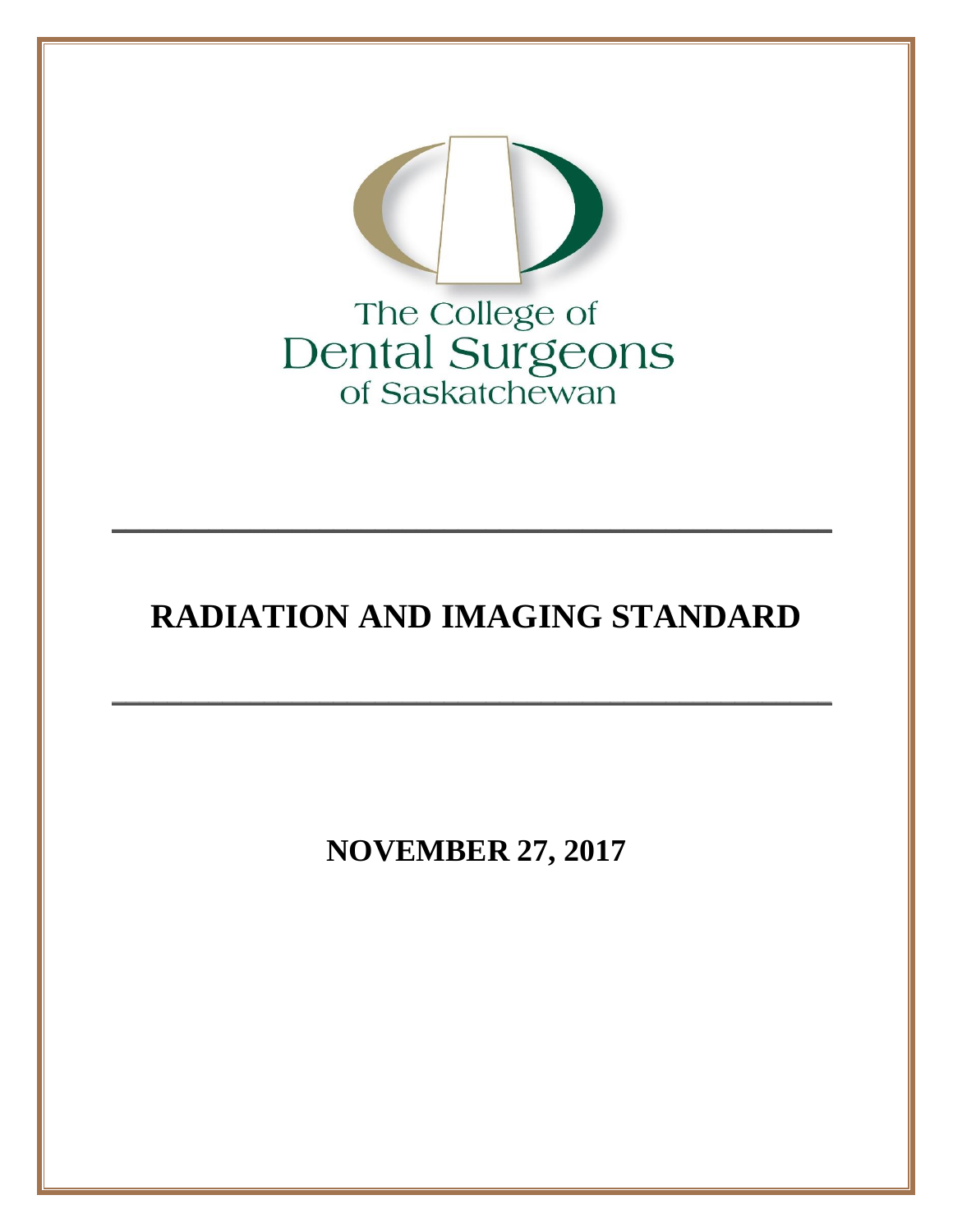

## **Radiation and Imaging Standard (Approved November 27, 2017)**

## **Legislation**

Radiation safety has long been a priority in Saskatchewan. This province, the first in Canada to have radiation safety legislation, passed *The Radiological Health Act* on March 15, 1961. The Act underwent a major revision in 1985 at which time it was renamed *The Radiation Health and Safety Act, 1985.* As well as protecting operators of radiation equipment, the Act was designed to protect patients and the general public from excessive radiation exposure. *The Radiation Health and Safety Regulations, 2005* are the result of collaborative work by the provincial Radiation Health and Safety Committee, owners and users of radiation equipment, other stakeholders and the public.

## **CDSS Members**

Members 'connected' to and operating in CDSS approved Dental Facility must ensure that radiation exposure to staff, patients and the public in general is kept as low as reasonably achievable (ALARA principle).

The Radiation Health and Safety Act (Appendix 1) and Regulations (Appendix 2) require the following in dental clinics:

## **Dental Clinic**

**1.** "Dental Clinic" means a place in which radiation equipment is used by or under the direction of a dentist, as defined in The Dental Disciplines Act, for diagnostic or therapeutic purposes with respect to a patient. (*The Radiation Health and Safety Regulations, 2005*)

## **Approval**

**2.** An accurate plan of the proposed installation or alteration must be submitted, and approval obtained from the Radiation Safety Unit prior to installation or alterations.

## **Certification**

**3.** Prior to turning the x-ray equipment over to the owner, the vendor or installer of the equipment must complete an electrical and mechanical inspection of the x-ray unit and perform a calibration of the x-ray equipment to certify that the unit meets all specifications. A copy of the report must be submitted to the owner and the Unit within thirty days of the installation. This applies to the installation of both new and used x-ray units.

## **Registration**

**4.** The x-ray unit(s) must be registered with the department using the prescribed form, within one month of the installation or its alteration. It must subsequently be re-registered each year.

## **Qualifications**

**5.** Only those persons adequately trained qualify to operate dental x-ray equipment.

#### **Quality Assurance**

**6.** The owner must establish a quality assurance program to ensure the safe operation of the equipment and diagnostic quality of the images.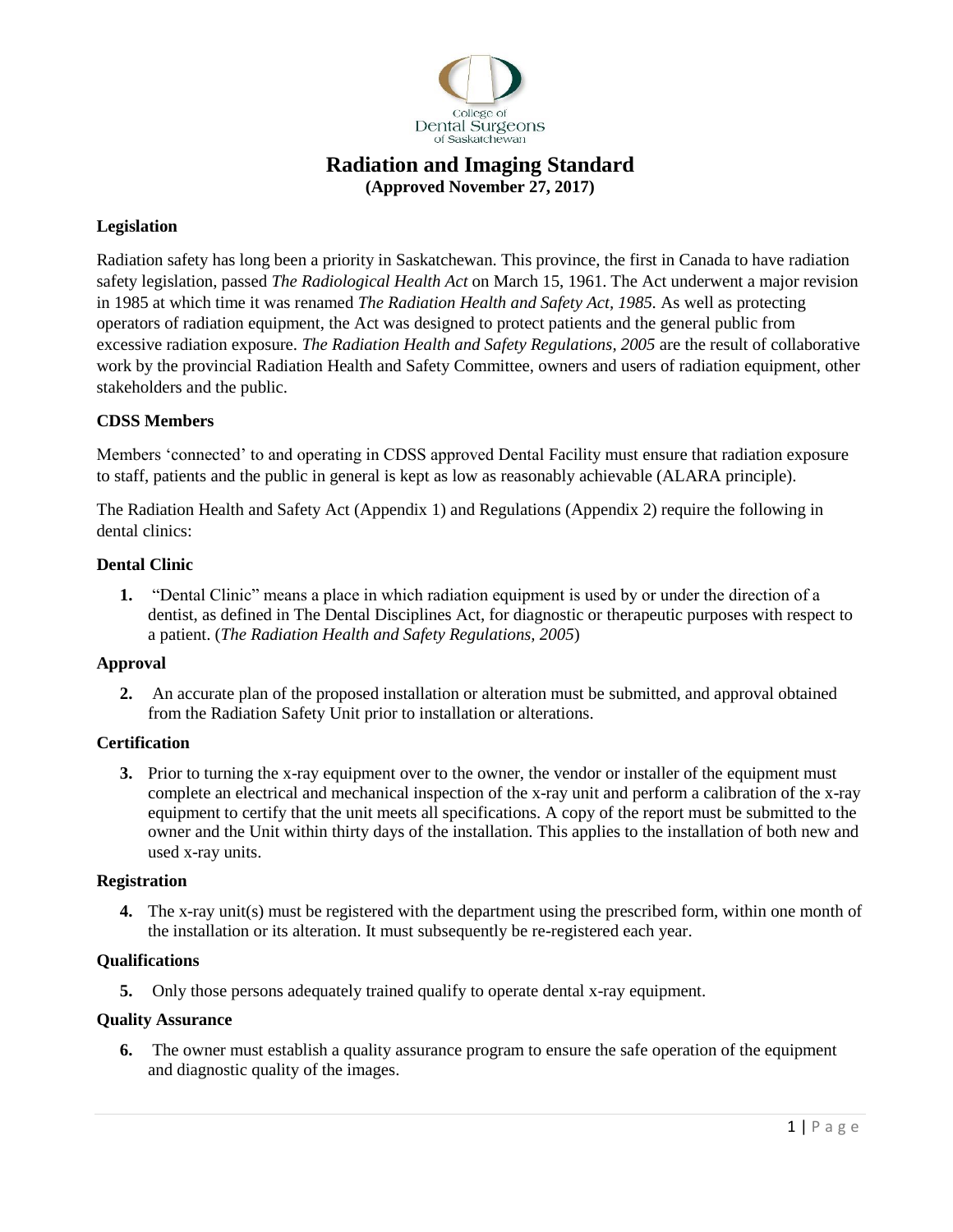#### **Inspections**

**7.** The owner must arrange for each x-ray unit to receive a Safety Preventive Maintenance (SPM) inspection by a qualified service person at least once every three years.

#### **Safety**

**8.** The owner and/or operator must make sure that adequate safety precautions are taken to ensure that patients, general public and staff are not unnecessarily exposed to ionizing radiation.

#### **Ionizing Radiation Installation**

**9.** "Ionizing Radiation Installation" means the whole or any part of a building or other place in which ionizing radiation equipment is manufactured, used or placed or installed for use, and includes that ionizing radiation equipment.

#### **Owner**

- **10.** "Owner" means a person having management and control of a radiation installation or radiation equipment, or both;
- **11.** An owner of dental ionizing radiation installation or any ionizing radiation equipment used for diagnosis or treatment relating to human beings shall ensure that each operator is a dentist, dental assistant, dental hygienist or dental therapist as each is defined in The Dental Disciplines Act ; or a student who is under the direct supervision of a person who possesses the qualifications set out above.
- **12.** No person shall manage or control (own) an ionizing radiation installation or any ionizing radiation equipment used for diagnosis or treatment relating to human beings unless the person:

(a) is qualified pursuant to an Act to provide persons with care and treatment by means of ionizing radiation equipment; or

(b) employs an individual who meets the requirements of clause (a) to attend to the operation of the ionizing radiation installation or ionizing radiation equipment (Dentists cannot be employed by other than CDSS members, a CDSS dental professional corporation, a CPSS physician or a DDA s25 Agency pursuant to Bylaw 3.??; Assistants, Hygienists and Therapists cannot be employed by other than Dentists or a DDA s25 agency pursuant to the DDAs25).

- **13.** No person shall manage or control an ionizing radiation installation or ionizing radiation equipment that is used for a purpose other than diagnosis or treatment relating to human beings or animals unless:
	- (a) the person:
		- (i) Understands the procedures for which the equipment is to be used; and
		- (ii) possesses the knowledge necessary to adequately manage or control the ionizing radiation installation or ionizing radiation equipment and knowledge of the necessary safety procedures; or
	- (b) Employs an individual who meets the requirements of clause (a) to attend to the operation of the ionizing radiation installation or ionizing radiation equipment.

#### **Ionizing Radiation Equipment**

- **14.** "Ionizing Radiation Equipment" means a device capable of emitting ionizing radiation, but does not include:
	- (i) equipment operated at less than 15 kilovolts and not designed principally to produce useful radiation;
	- (ii) equipment that is in storage, in transit or not being used or equipment operated in such a manner that it cannot produce radiation;
	- (iii) any radioactive substance; or
	- (iv) any other equipment or class of equipment specified in the regulations;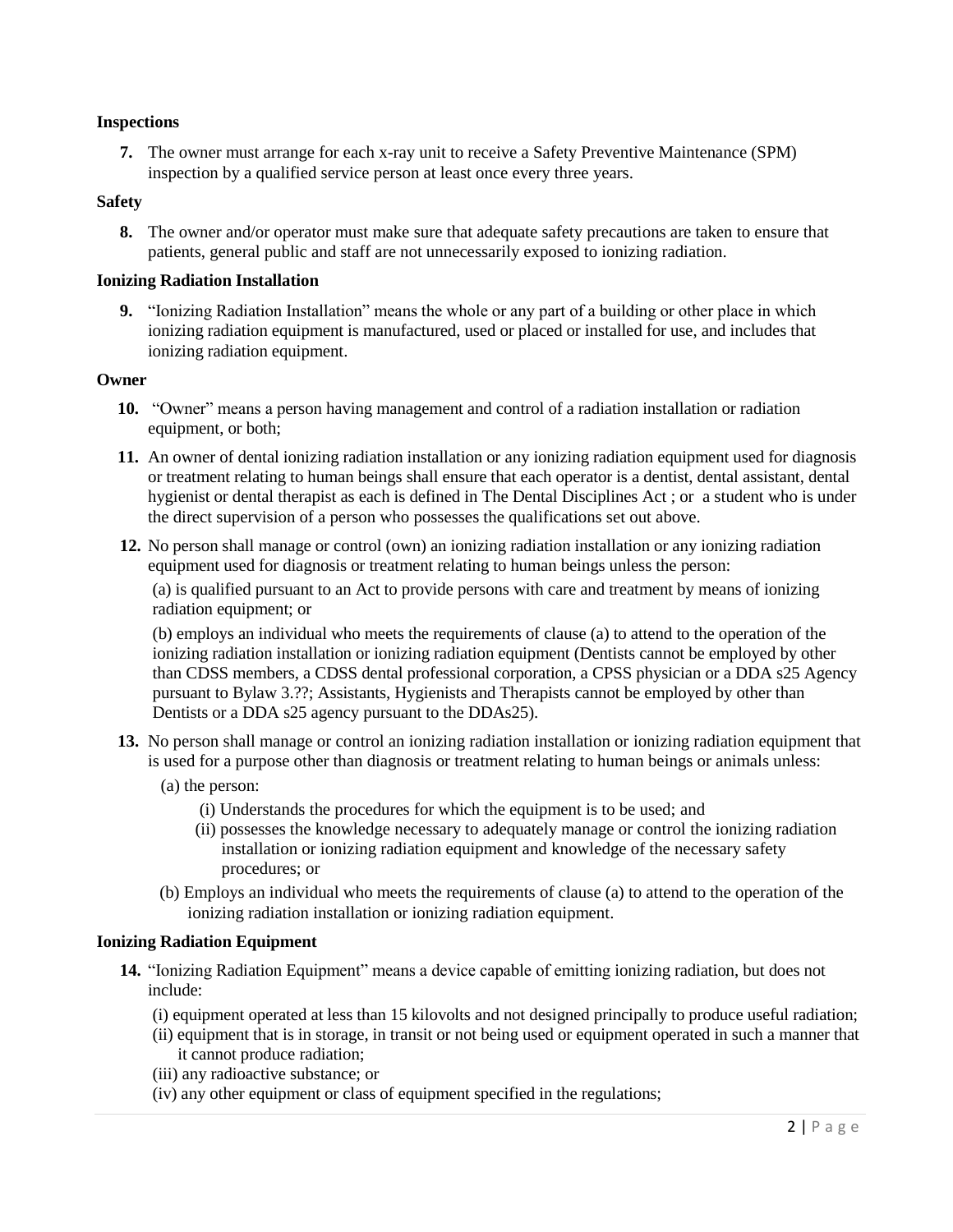## **Operators**

- **15.** "operator" means a person who uses or controls the use of any radiation equipment;
- **16.** All operators must know of radiation hazards and be able to adequately protect themselves, patients and others.
- **17.** All operators must have an adequate knowledge of radiation physics, techniques and their own equipment to be able to produce radiographs of diagnostic quality with the least patient exposure practicable.
- **18.** All operators must be of 18 years of age or older.
- **19.** All operators must be licensed or certified according to a standard recognized by the College of Dental Surgeons of Saskatchewan.
- **20.** Any female operator who suspects she is pregnant should inform her employers and together with him/her ensure that for the remainder of her pregnancy her duties are compatible with minimum radiation exposure.

## **Operators-In-Training**

**21.** All operators-in-training or inexperienced operators must work only under direct supervision of an experienced operator. Operators beginning training at an age less than 18 years must not receive an annual dose equivalent exceeding 1.5 rem (15 mSv).

## **Building and Equipment**

**22.** All aspects of equipment manufacture or import installation and shielding must conform to the Federal and Provincial Acts and Regulations that govern these items.

## **Films and Processing**

- **23.** Digital Radiation equipment is recommended.
- **24.** In installations using film, High speed film (E, F speed) must be used
- **25.** Films should be stored in a cool, dry place away from chemicals and radiation.
- **26.** Films must be processed under light-tight conditions in a darkroom or daylight hood.
- **27.** Manufactures' directions must be followed in the preparation and use of processing chemicals, including concentration of solution, time and temperature.
- **28.** Safelights should be installed as per manufactures directions and compatible with all films used. Red bulbs are not acceptable. Screen film such as pantomographic films are more sensitive to light than intraoral dental films. Care must be taken to ensure that no light of incorrect wave length reaches these films.
- **29.** Films should be handled carefully to avoid creasing, scratching and static electricity.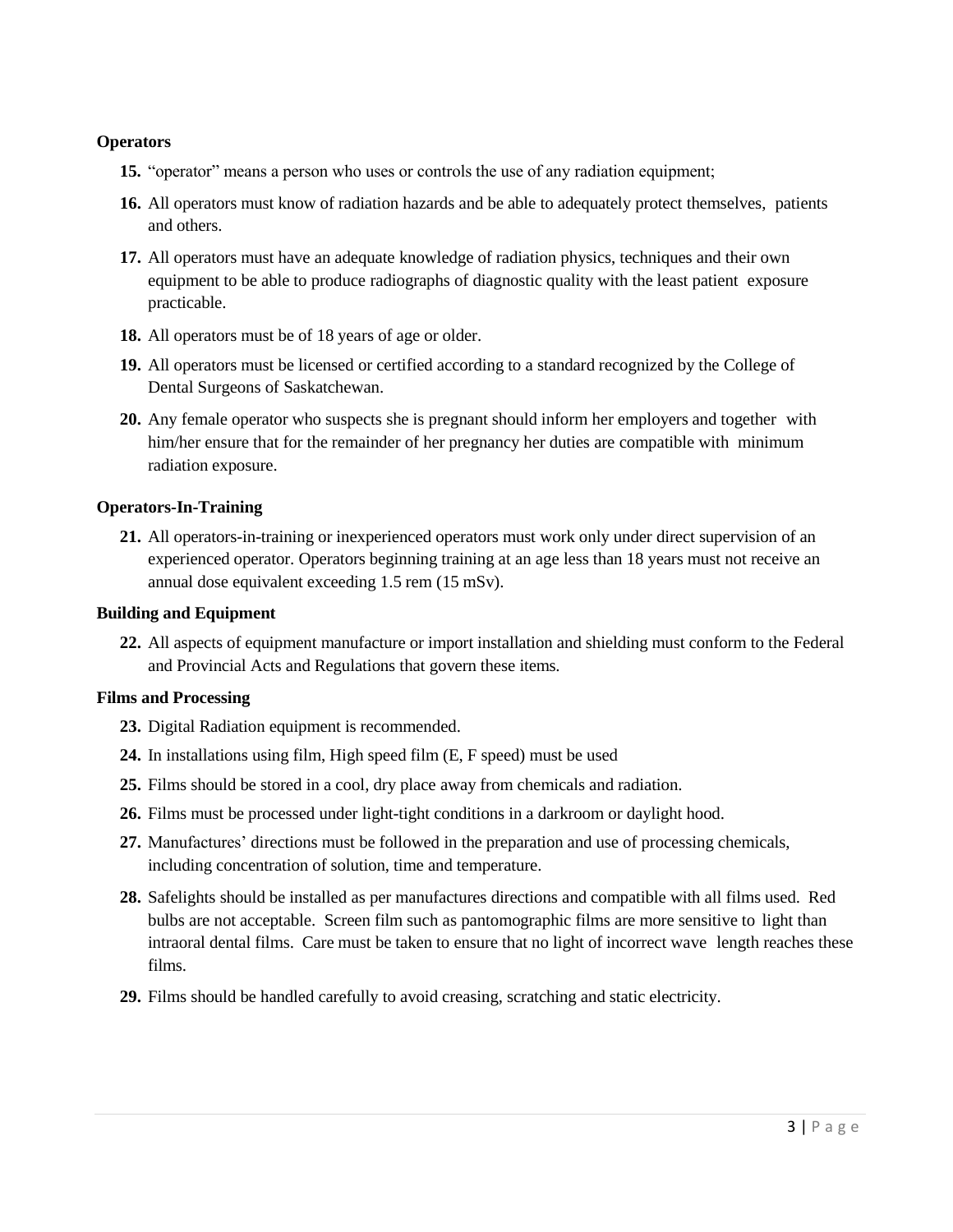#### **Radiation Protection for Office Personnel**

- **30.** Members are responsible for ensuring that proper radiation hygiene procedures are understood and followed by staff within facilities they are 'connected' with.
- **31.** An operatory (room) must not be used for more than one radiographic procedure simultaneously.
- **32.** No person whose presence is not essential must be in the room during exposure.
- **33.** Persons other than the patient must keep as far away as practicable from the primary beam. Personnel must not be exposed to the useful beam. Deliberate exposure d for training purposes only must not occur.
- **34.** Personnel must take full advantage of the protective devices available.
- **35.** If necessary for the operator to be in the room during special procedures, protective clothing must be worn.
- **36.** Where possible, film holding devices should be used during exposure. If necessary, the patient should hold the film. The operator should not hold the film; if this is necessary (this should not become a habit), protective clothing including gauntlets should be used.
- **37.** If weak patients or children need support, holding devices should be used. If parents, escorts, or other personnel are required to assist, they must be provided with adequate protective clothing and be positioned outside of the primary beam. No one person should regularly perform these duties.
- **38.** The x-ray housing must not be held by hand during operation. Housing that drifts or vibrate excessively should have their supports adjusted.
- **39.** All operators of x-ray equipment, personnel who regularly participate in radiological procedures or others who might receive more than  $1/10<sup>th</sup>$  for the yearly maximum permissible doses should wear personnel dosimeters. When worn with a lead apron it must be worn under the apron.
- **40.** Energized x-ray machines must not be left unattended in a freely accessible location.
- **41.** Where radiation doses in excess of 25% of the maximum permissible doses are being received regularly by any one-person, appropriate remedial steps must be taken to improve techniques and protective measures.

#### **The Patient**

- **42.** One of the largest contributors of man-made radiation exposure of the population is diagnostic radiology. It has been stated by some that some of this is unnecessary and should be eliminated.
- **43.** It is the responsibility of the dentist and under direction from him, his staff, to ensure that patients receive no more radiation than necessary. The recommendations and procedures in this section should prove guidelines to the dental practitioner to allow him to meet these goals. (see Chart 1)
- **44.** Radiographs should be made only after clinical evaluation and should be for the purpose of obtaining information not readily otherwise available.
- **45.** Radiographs should not be taken on a "routine" basis, but only on the basis of the above (see Chart 1).
- **46.** The dentist should check if recent films are adequate or can be used to alter the type and number of films required. They should be examined at the time of clinical evaluation.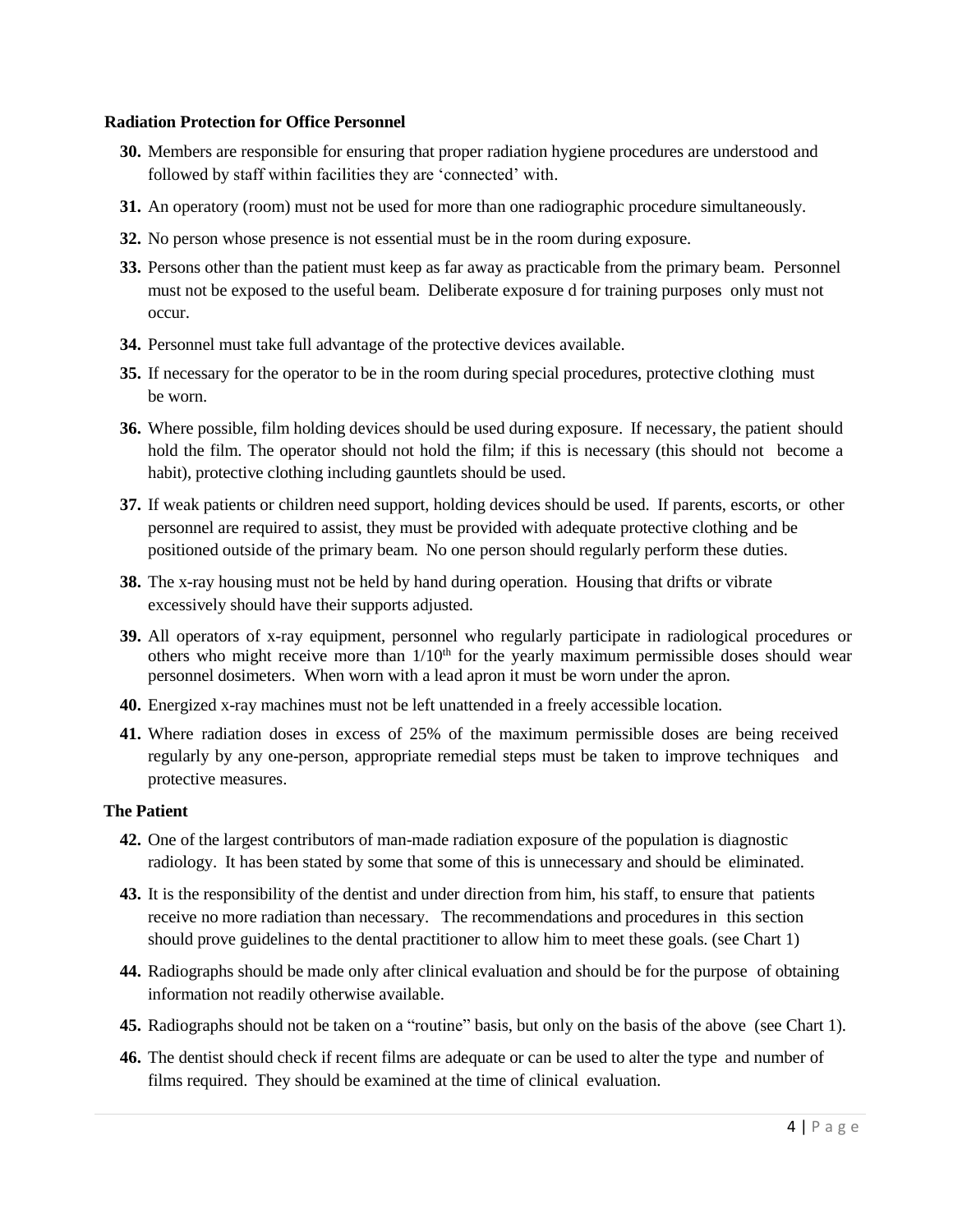- **47.** When a patient transfers, or is referred from one practitioner to another, relevant films or copies should be forwarded t the new practitioner and be reviewed by him/her. They can be copied and returned to the first practitioner when they have served their purpose.
- **48.** The number of radiographs required should be kept to the minimum practicable, consistent with obtaining the required information.
- **49.** The fastest films or screen-film combinations consistent with obtaining the required information should be used. The beam should be well collimated.
- **50.** Repeat exposures should not be prescribed merely because the film is not of the "best" diagnostic quality if the radiograph contains the required information.
- **51.** The quality of radiographs should be monitored routinely to ensure that they satisfy diagnostic requirements with minimal patient exposure.

## **ALARA**

**52.** Radiation safety standards are based on internationally accepted principles of best practice and use of radiation. While there is not one research study that defines an absolute safe minimum for radiation exposure, most regulations are based on the Linear Non-Threshold Model (LNT) that assumes all radiation exposure carries some risk to the individual. However, the regulations are tempered with the ALARA principle, which means to keep radiation exposure As Low As Reasonably Achievable which is dependent on the type of radiation, the benefit derived from its use, and the amount of burden caused by implementing radiation safety practices.

## **Personal Protective Equipment**

- **53.** Lead garments should be used to protect patients from radiation whenever it is possible and does not interfere with the diagnostic image.
- **54.** It is reasonable to ask that a dentist to supply protective equipment for patients, and if required for the operators, since the cost and time of placement is minimal. It is recommended that a lead apron with a thyroid collar be used for intraoral films. Panoramic or cephalometric radiographic exams are usually preformed with a lead apron and no thyroid collar.
- **55.** For lasers, the primary concern is eye exposure. Reflections from mirrors or stainless steel surgical equipment can cause accidental exposure. All personnel in the laser treatment area including the patient should use safety eyewear of the appropriate protective wavelength. Laser generated air contaminants are typically contained with conventional dental high-volume evacuationsystems.

## **Quality Assurance**

- **56.** You have some options to ensure that you are in compliance with this regulation.
	- (i) Develop an in-house system that will outline the tests that you will do and where you will document the results of these tests. {If you do this, you will have to send your system to Saskatchewan Labour to get it approved – see *clause 16(2)(a*).}
	- (ii) Purchase an off-the-shelf QA System. {You should check to make sure that Saskatchewan Labour has approved it.  $\}$
	- (iii) Order a QA kit from the College of Dental Surgeon s of Saskatchewan. {With the assistance of the Saskatchewan Labour's Radiation Safety Unit, the College has developed a Quality Assurance Procedures Manual that contains all the procedures and testing equipment that you will need to be in compliance with *section 16* of the Regulations.}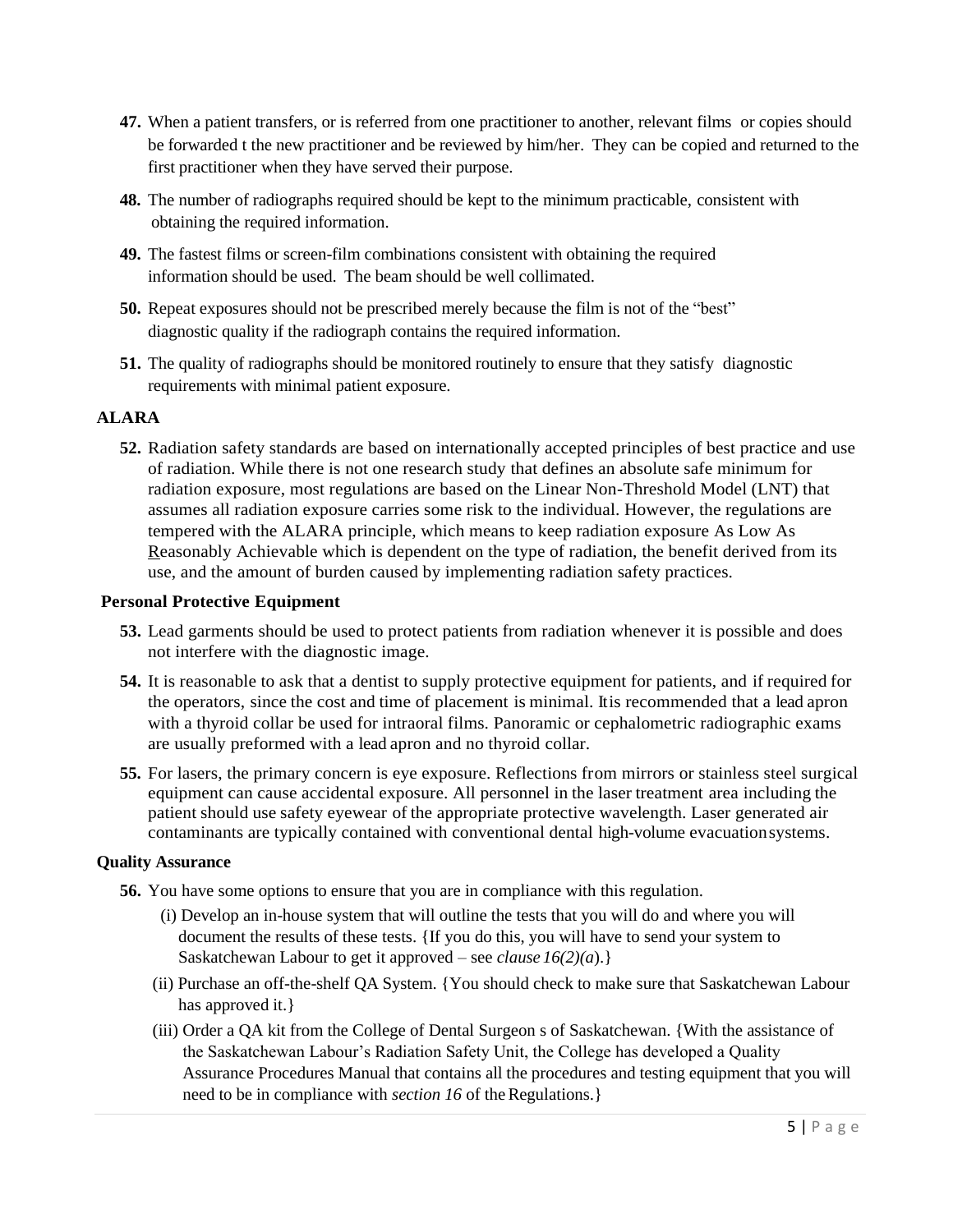## **RECOMMENDATIONS FOR PRESCRIBING DENTAL RADIOGRAPHS (ADA)**

These recommendations are subject to clinical judgment and may not apply to every patient. They are to be used by dentists only after reviewing the patient's health history and completing a clinical examination. Even though radiation exposure from dental radiographs is low, once a decision to obtain radiographs is made it is the dentist's responsibility to follow the ALARA Principle (As Low as Reasonably Achievable) to minimize the patient's exposure.

|                                                                                                   | PATIENT AGE AND DENTAL DEVELOPMENTAL STAGE                                                                                                                                                                                                                                                                             |                                                                                                                                                                       |                                                                                                                                                                                                                                                                                                                                               |                                                              |                                                                                     |
|---------------------------------------------------------------------------------------------------|------------------------------------------------------------------------------------------------------------------------------------------------------------------------------------------------------------------------------------------------------------------------------------------------------------------------|-----------------------------------------------------------------------------------------------------------------------------------------------------------------------|-----------------------------------------------------------------------------------------------------------------------------------------------------------------------------------------------------------------------------------------------------------------------------------------------------------------------------------------------|--------------------------------------------------------------|-------------------------------------------------------------------------------------|
| <b>TYPE OF</b><br><b>ENCOUNTER</b>                                                                | <b>Child with Primary</b><br><b>Dentition</b><br>(prior to eruption of first<br>permanent tooth)                                                                                                                                                                                                                       | <b>Child with</b><br><b>Transitional</b><br><b>Dentition</b><br>(after eruption of<br>first permanent<br>tooth)                                                       | <b>Adolescent with</b><br><b>Permanent</b><br><b>Dentition</b><br>(prior to eruption<br>of third molars)                                                                                                                                                                                                                                      | <b>Adult, Dentate</b><br>or Partially<br><b>Edentulous</b>   | Adult,<br><b>Edentulous</b>                                                         |
| New Patient*<br>being evaluated<br>for oral diseases                                              | Individualized radiographic<br>exam consisting of selected<br>periapical/occlusal views<br>and/or posterior bitewings if<br>proximal surfaces cannot be<br>visualized or probed.<br>Patients without evidence of<br>disease and with open<br>proximal contacts may not<br>require a radiographic exam<br>at this time. | Individualized<br>radiographic exam<br>consisting of<br>posterior bitewings<br>with panoramic<br>exam or posterior<br>bitewings and<br>selected periapical<br>images. | Individualized radiographic exam<br>consisting of posterior bitewings<br>with panoramic exam or posterior<br>bitewings and selected periapical<br>images. A full mouth intraoral<br>radiographic exam is preferred<br>when the patient has clinical<br>evidence of generalized oral disease<br>or a history of extensive dental<br>treatment. |                                                              | Individualized<br>radiographic<br>exam, based on<br>clinical signs<br>and symptoms. |
| <b>Recall Patient*</b><br>with clinical<br>caries or at<br>increased risk for<br>caries**         | Posterior bitewing exam at 6-12-month intervals if proximal<br>surfaces cannot be examined visually or with a probe                                                                                                                                                                                                    |                                                                                                                                                                       |                                                                                                                                                                                                                                                                                                                                               | Posterior<br>bitewing<br>exam at 6-18-<br>month<br>intervals | Not applicable                                                                      |
| <b>Recall Patient*</b><br>with no clinical<br>caries and not at<br>increased risk for<br>caries** | Posterior bitewing exam at 12-24-month<br>intervals if proximal surfaces cannot be<br>examined visually or with a probe                                                                                                                                                                                                |                                                                                                                                                                       | Posterior<br>bitewing exam<br>at 18-36-month<br>intervals                                                                                                                                                                                                                                                                                     | Posterior<br>bitewing exam<br>at $24-36$ -month<br>intervals | Not applicable                                                                      |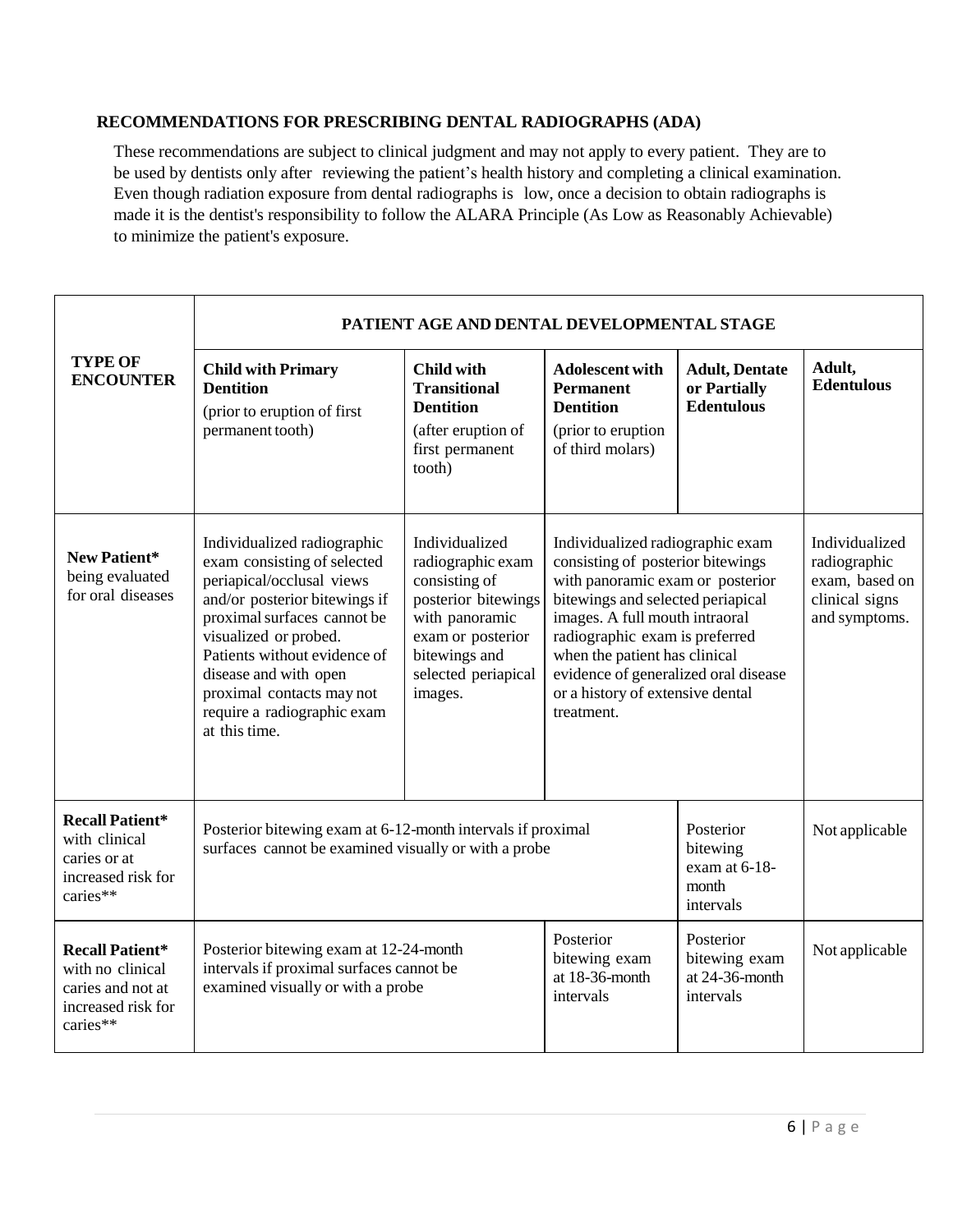

## **Standard for Radiographic Imaging and Cone Beam Computed Tomography Imaging**

- 1. All forms of radiographic imaging have the following principles applied to them:
	- a) Members 'connected' to and operating in a College of Dental Surgeons of Saskatchewan (CDSS) licensed facility must ensure that radiation exposure to staff, patients, and the public in general is kept as low as reasonably achievable (ALARA).
	- b) All members must follow the guidelines in The Radiation Health and Safety Act.
	- c) All dental radiographic units must be registered with, and meet the requirements of, the Radiation Safety Unit, Ministry of Labour Relations and Safety, Government of Saskatchewan.
	- d) All radiographic units must have an appropriate quality assurance program implemented.
	- e) Lead garments should be used to protect patients from radiation whenever it is possible and does not interfere with the diagnostic image. It is recommended that a lead apron with a thyroid collar be used for intraoral films.
	- f) The dentist/specialist who prescribes any radiograph is responsible for interpreting everything in the image in a timely manner. If the prescribing dentist/specialist is unable to interpret the image appropriately, it must be referred to a licensed professional who is able to.
	- g) The frequency and technique for any radiographic exposure is left to the discretion of the dental professional in agreement with the patient. The goal of any radiographic exposure is to provide a sufficient amount of diagnostic information while exposing the patient to the least radiation that is reasonable. Any radiographic exposure must be selected based on what is best for that particular patient given specific considerations such as age, size, and previous imaging that has been completed.
	- h) Any radiographic imaging must follow the appropriate taking of a medical history and case history as well as a clinical examination.
	- i) All dental personnel who expose a dental radiograph must have the appropriate training and license to do so. They must also have received proper training on the selected radiographic equipment.